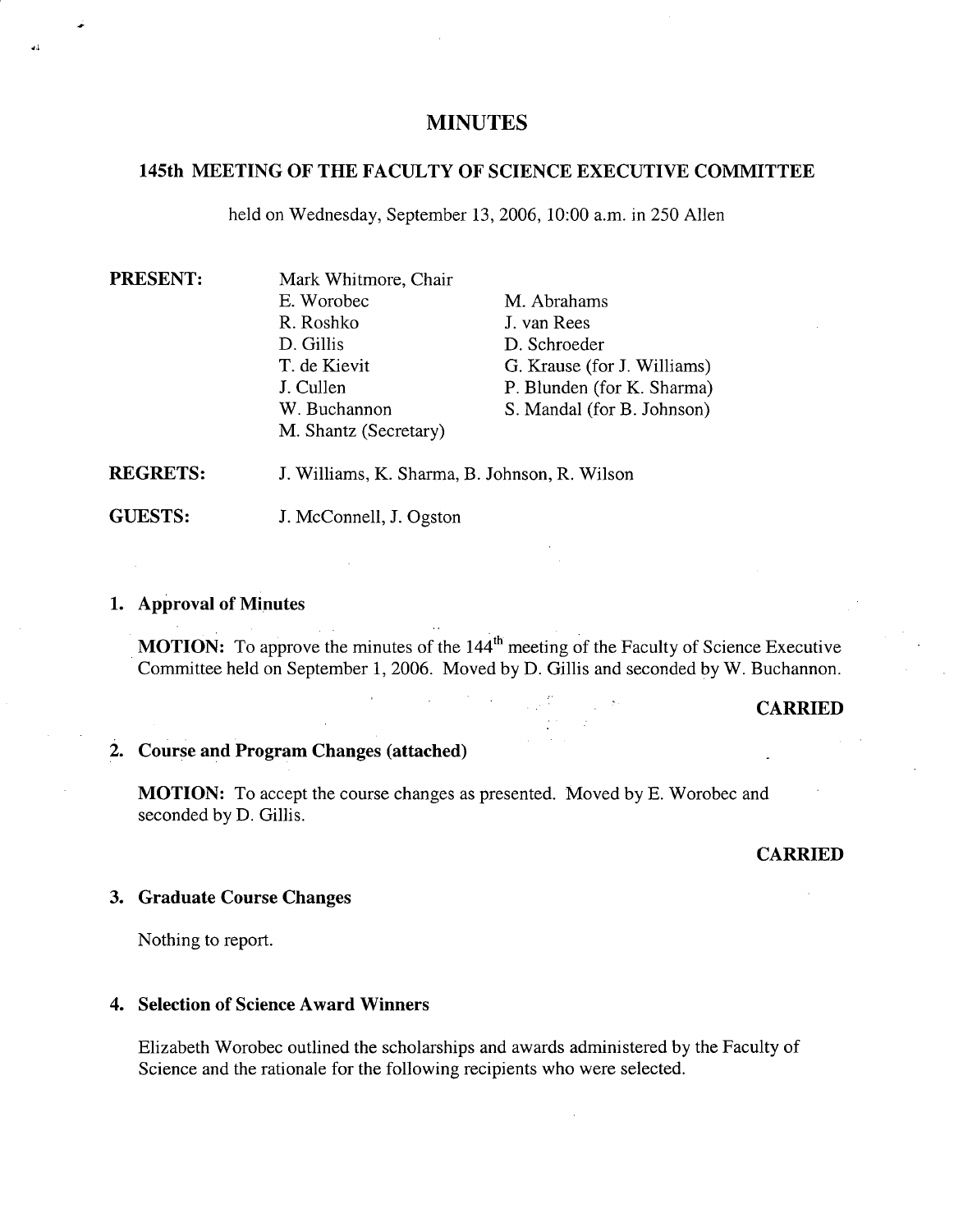# **Award # 1** - **Isbister Undergraduate Scholarships -** 6 awards at \$750 each

BOOKATZ, Adam CHEN, Ben Jing AKINREMI, Omolayomi MUZYCHUK, Adam FURGALE, Paul GUEST, Will

# **Award #2 - Dr. Diane Dowling Scholarship**  1 award of \$600 for the highest gpa female in Year 2 - can be shared

THIESSEN, Megan

## **Award #3 - Dr. Maxwell Rady Scholarship in Science**  1 award of \$225 for the highest gpa Year 2 of any program - can be shared

 $\mathcal{L}(\mathcal{L}^{\text{max}}_{\mathcal{L}}(\mathcal{L}^{\text{max}}_{\mathcal{L}}))$ 

MUZYCHUK, Adam

### **Award #4 - Rosabelle Searle Leach Scholarship**  1 award of \$225 for Year 1 - can be shared

HOLMES, Signy JILKINE, Konstantin

# **Award #5 - Sony Science Scholarship**  1 award of \$1,500 - Year 3 Major or Honours - cannot be shared

CHEN, Ben Jing.. .

**Award. #6 - Dr. A.W. Hogg Undergraduate Scholarship**  1 award of \$1,500 for any year or program - cannot be shared.

FURGALE, Paul

## **Award #7 - Benjamin Cohen Scholarship**  1 award of \$350 for any year – can be shared

BOOKATZ, Adam AKINREMI, Omolayomi

# **Award #8 - Classes of 1 43 and 1 68 Reunion Scholarship**  1 award of \$325 to students from Ui who enter a MJ or Honours Program (can't be held with award totaling \$1,500 or more)

HIMBAULT, Eric S1ERENS, Todd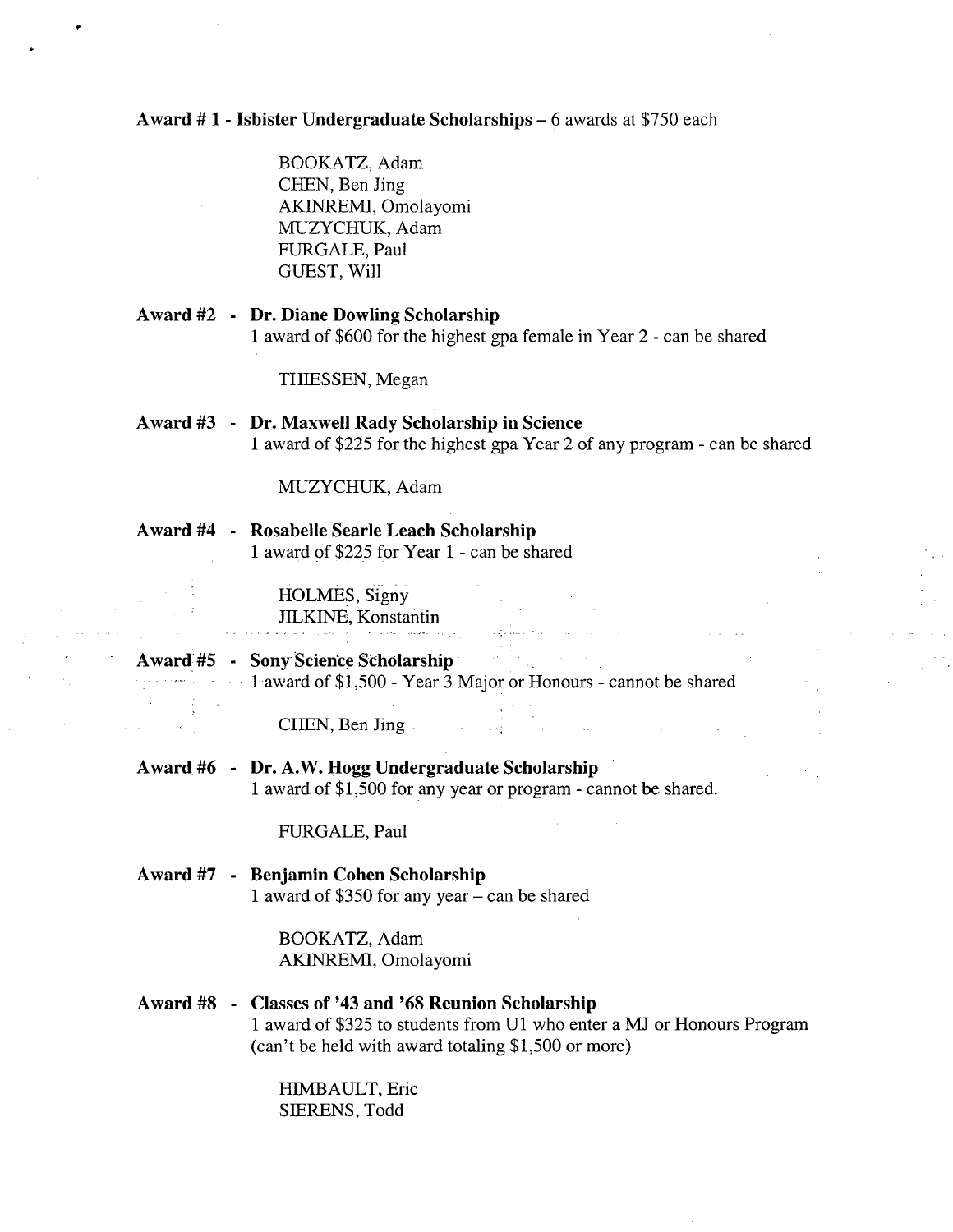### **Women in the Physical Sciences 2006**

1 scholarship of \$2,000 for high standing in Ui; female; entering Major or Honours in Computer Science, Physics, Chemistry or Geological Sciences; not tenable with awards over \$1,500; renewable; and can be shared.

NGUYEN, Bich \*

# **Mark G. Smerchanski Memorial Scholarship for Women in the Physical Sciences**  1 award of \$2,000 - Canadian citizen or permanent resident; graduate of Manitoba high school; cgpa  $\geq$  3.5 in U1;  $\geq$  B+ in one of first year Math, Physics, Chemistry; entering Major or Honours program in Physics, Chemistry or Geological Sciences; can be shared

STOREN, Nicole \*\*

After discussion, it was agreed to make the following amendments:

and a company of the second

- \* The Women in the Physical Sciences 2006 award be shared between Bich Nguyen and Lisa Brown (both in Computer Science).
- \*\* In the absence of Cassandra Tycholiz receiving a major award in Geological Sciences, the Mark Smerchanski Memorial Scholarship for Women in the Physical Sciences 2006 be shared between Nicole Storen (Physics) and Cassandra Tycholiz (Geological Sciences). This decision will be left to the discretion of Associate Dean Eizabeth Worobec after notification from the Clayton H. Riddell Faculty of Environment, Earth, and Resources. dyname. P

**MOTION:** To approve the selection of recipients for scholarships and awards administered by the Faculty of Science (with the above amendments). Moved by E. Worobec and seconded by T. de Kievit. ing C

# **CARRIED**

## **5. Dean's Report**

- The report on the Gimli Retreat held Sept *5* & 6 is not yet ready to bring forward to faculty members. Some topics are still under discussion.
- Undergraduate enrollment in the Faculty of Science held steady last year, but the tentative data for this year looks like a decline of a few percent.
- Roy will look into the possibility of putting the Annual Report on the Faculty of Science website. It was cautioned that this should only include positive information.

### **6. Other Business**

Nothing to report.

Meeting adjourned at 11:00 a.m.